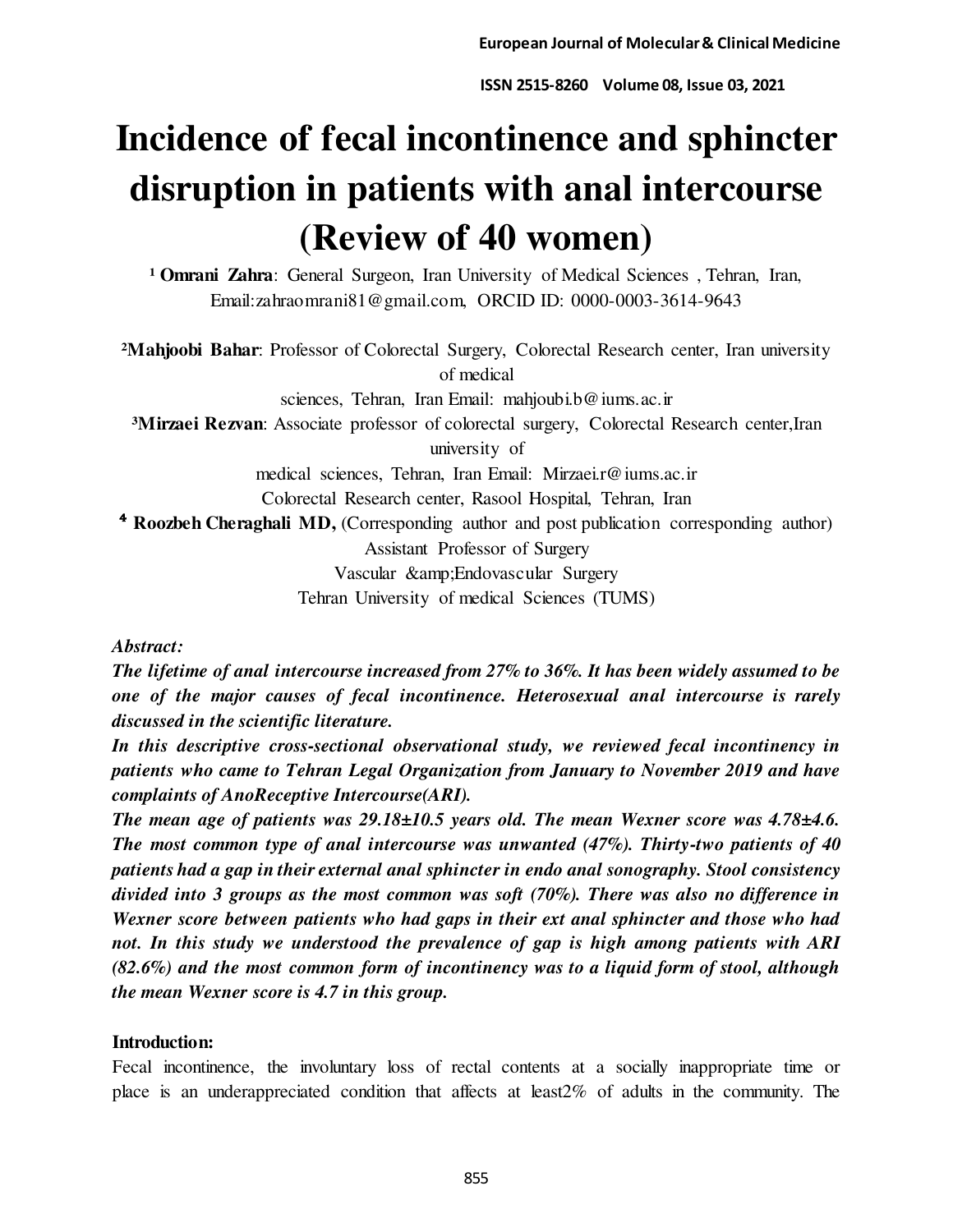prevalence in elderly people is up to 15% and higher still among those living in residential or nursing homes. $[1,2, 3]$ 

Although the prevalence of fecal incontinence is greater in women compared with men and in elderly subjects compared with younger subjects.[4]

Even though there are scoring systems that are commonly used (e.g Wexner /CCF incontinence score/fecal incontinence quality of life(FIQL) score) these often do no physiologic components to accurately reflect the clinical severity. Most are based on a subjective patient-reported assessment of severity and frequency.[5]

Heterosexual anal intercourse is rarely discussed in the scientific literature. A review of surveys of sexual practices suggests heterosexual anal intercourse is far more common the generally realized; more than 10% of the American women and their male consorts engaging in the act with some regularity [6].

The lifetime of anal intercourse increased from 27% to 36% [7].

Anal intercourse has been widely assumed to be one of the major causes of fecal incontinence and since it is commonly believed that gay men practice anal intercourse more frequently, they are also assumed to be at greater risk for fecal incontinence than heterosexuals or homosexual women.[8,9,10]

In this study, we aimed to evaluate the presence of sphincter disruption and incidence of fecal incontinence among women who referred to the acolorectal ward of Rasool Hospital from Legal institution and have complaints from anal intercourse (wanted or unwanted) with their partners METHOD:

This study was a descriptive cross-sectional observational study in which we reviewed the fecal incontinency in patients who came to Tehran Legal Organization from January 2019 to November 2019 and have complaints of AnoReceptive Intercourse (ARI) from their partners. The exclusion criteria in this study were patients who had surgery in the anorectal area because of anorectal diseases such as hemorrhoids, fissure, prolapse, perianal fistula, history of perianal trauma, history of cerebrovascular accident(CVA), prolonged diabetes, Multiple Sclerosis, Dementia, Spinal cord injury, rectal or anal cancer, anticonvulsive drugs, and history of inflammatory bowel disease(IBD).

The first group of variables we evaluated in the study was age, gender, times of delivery, type of delivery, Wexner score, presence of descent, ulcer, internal or external prolapsed, skin tag, fissure, and hemorrhoids.

All the patients have undergone endoanal ultrasound by the same colorectal surgeon in the colorectal ward of Rasool Hospital. The second group of variables was the information of stool consistency, defecation number in a week, presence of urge incontinence, fecal incontinence in different forms of stool(liquid/solid/flatten/…) presence of sphincter gap in endoanal sonography.

The third group of variables were the information of anal intercourse: age of 1st anal intercourse, wanted or unwanted, number of partners, frequency of anal intercourse per month.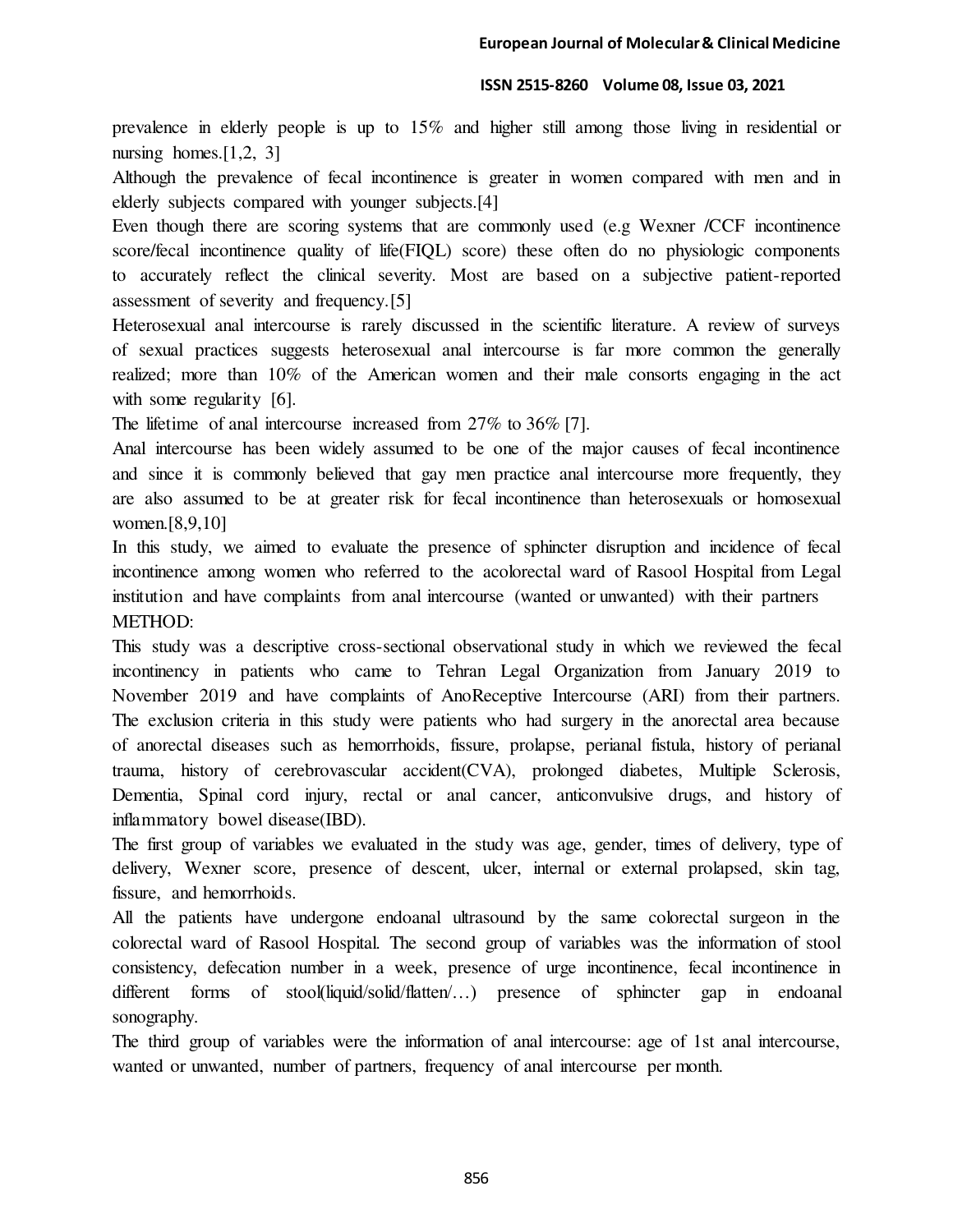Statistical analysis was performed with SPSS.V16 .we reported the descriptive analysis of the above variables and also used independent sample T\_test, One Way ANOVA, Correlation, and Chi\_square tests.

## **RESULTS:**

In this study, we had 40 patients, and the mean age of them was  $29.18\pm10.5$  years old. The mean delivery time was 0.68. The mean Wexner score was 4.78±4.6. The mean age at first anal intercourse was 22.9±6.14 years. Thirty-eight of our cases had one partner and two of them had multiple variables. Other descriptive variables are listed in the below table. (Table 1)

|                |                | Age            | delivery<br>time | wexner<br>number | age of first<br>anal<br>intercours<br>e | partner<br>number | frequenc<br>y | defecation<br>number in<br>week |
|----------------|----------------|----------------|------------------|------------------|-----------------------------------------|-------------------|---------------|---------------------------------|
| N              | Valid          | 40             | 40               | 40               | 39                                      | 37                | 39            | 39                              |
|                | <b>Missing</b> | $\overline{0}$ | $\overline{0}$   | $\Omega$         |                                         | 3                 |               |                                 |
| Mean           |                | 29.18          | .68              | 4.78             | 22.92                                   | 1.08              | 2.28          | 5.31                            |
| Std. Deviation |                | 10.541         | 1.047            | 4.633            | 6.140                                   | .363              | 1.999         | 2.214                           |
| Range          |                | 49             | $\overline{4}$   | 12               | 23                                      | $\overline{2}$    | 6             | 8                               |
| Minimum        |                | 11             | $\overline{0}$   | $\Omega$         | 10                                      |                   | $\theta$      | $\Omega$                        |
| Maximum        |                | 60             | $\overline{4}$   | 12               | 33                                      | 3                 | 6             | 8                               |

Sixty-five percent of the cases had no history of delivery, where 12.5% of them had cession and 12.5% had NVD +episiotomy.(table2)

Table 2-Delivery type

|  |                   | Frequenc       | Percent |
|--|-------------------|----------------|---------|
|  |                   |                |         |
|  | no delivery       | 26             | 65.0    |
|  | Cesarean          | 5              | 12.5    |
|  | <b>NVD</b>        | $\overline{2}$ | 5.0     |
|  | cesarian+NVD      | 1              | 2.5     |
|  | NVD+episiotomy    | 5              | 12.5    |
|  | cesarian+episioto | 1              | 2.5     |
|  | my                |                |         |
|  | Total             | 40             | 100.0   |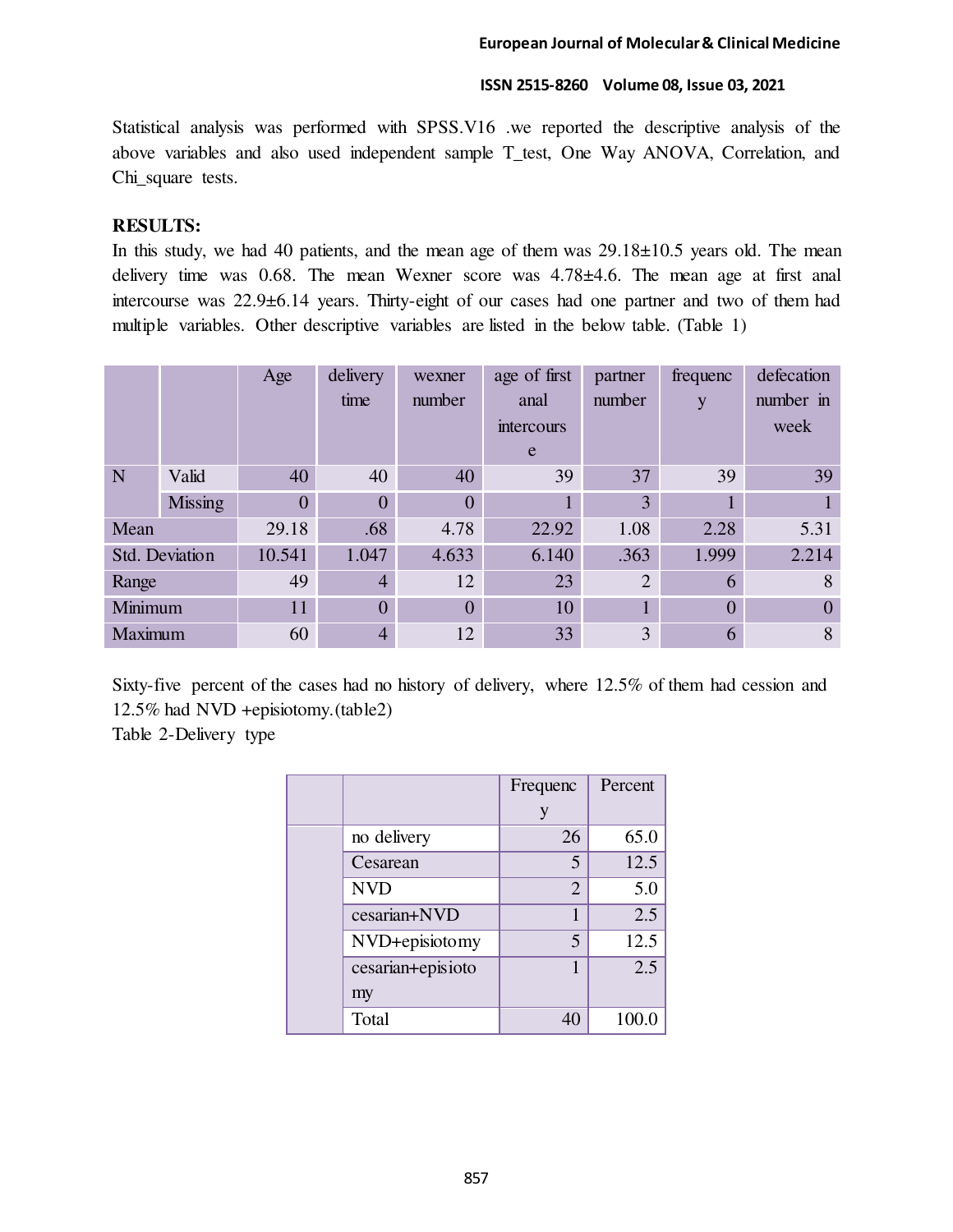Eight of the patients (20%) had descent and sixteen cases had internal prolapse .(40%).

Thirty-two patients of 40 patients had a gap in their external anal sphincter in endo anal sonography. Among patients, 17.5% had no external sphincter gap and 12.5% had gap site in 6 to 9 and 9 to 12 o'clock in a lithotomy position. Seven of the patients (17.5%) had a sphincter gap in both the right and left sides of the anal external sphincter. Overall gap sites are more common at  $12\Box 6$  o'clock of lithotomy position.

The most common type of anal intercourse was unwanted (47%).(table 3) Table 3-different types of anal intercourse

|         |                          | Frequency | Percent |
|---------|--------------------------|-----------|---------|
|         | Constant                 | 2         | 5.0     |
|         | Unwanted                 | 19        | 47.5    |
|         | Wanted                   | 4         | 10.0    |
|         | constant and<br>unwanted | 7         | 17.5    |
|         | constant and wanted      | 6         | 15.0    |
|         | Total                    | 38        | 95.0    |
| Missing |                          | 2         | 5.0     |
| Total   |                          | 40        | 100.0   |

Stool consistency divided into 3 groups as the most common was soft (70%). Although half of the patients had urge incontinency,47.5% of patients were continent which 52.5% of the patients had degrees of incontinency. The most common form of incontinency was to the liquid form of stool. Incontinency to other forms of stool(solid and flatten )was equal (15%) .

Despite the above data, in people who had unwanted anal intercourse, the most common type of incontinency was in the solid form of stool( $21\%$ ). In this group incontinency to flatten and liquid form of stool was 15% and 10% respectively. Sixty-three percent of this group (unwanted) had no urge incontinence and fifteen (78%) of them had a gap in the external sphincter.(Figure=1)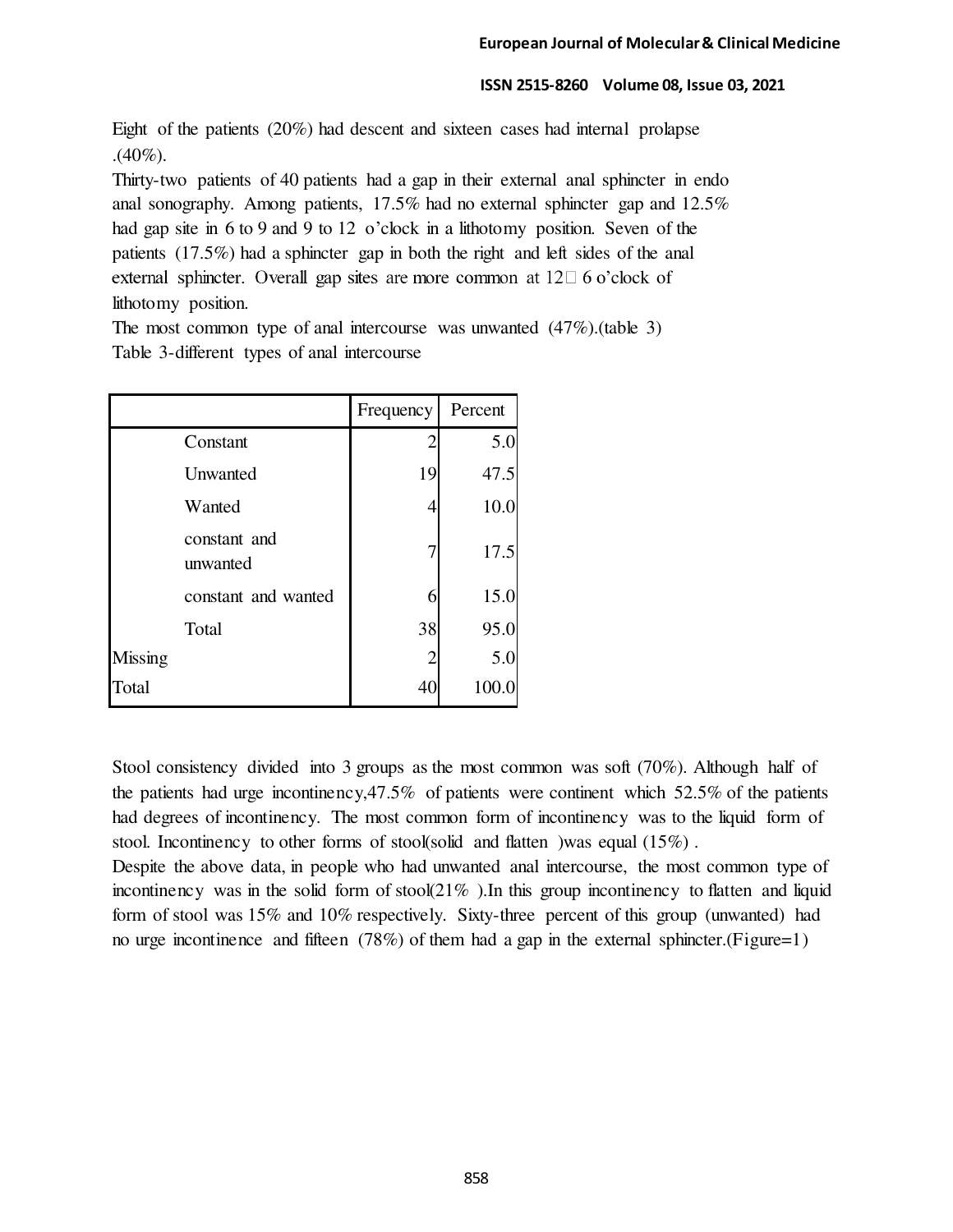Figure 1-Fecal incontinence in unwanted anal intercourse group



# fecal incontinence in unwanted group anal intercourse

Four of forty patients had only wanted anoreceptive intercourse which all of them had a gap site. Among the unwanted group, 86.2% had a gap site in their sphincter. In patients who had constant and wanted anal sex, 16.7% of them hadn't any gap site.

There was a statistical correlation between internal prolapsed and the presence of a gap in the anal sphincter (  $p$ \_value:0.013) . Also, there was a statistical correlation presence of a gap and the type of anal intercourse ( Pvalue:0.022).

According to One way ANOVA, there was no statistical difference in Wexner score between different types of anal sex (wanted, unwanted, constant). There was also no difference in Wexner score between patients who had gaps in their ext anal sphincter and those who had not. There was also no correlation between age and Wexner score (P-value: 0.34) . Discussion: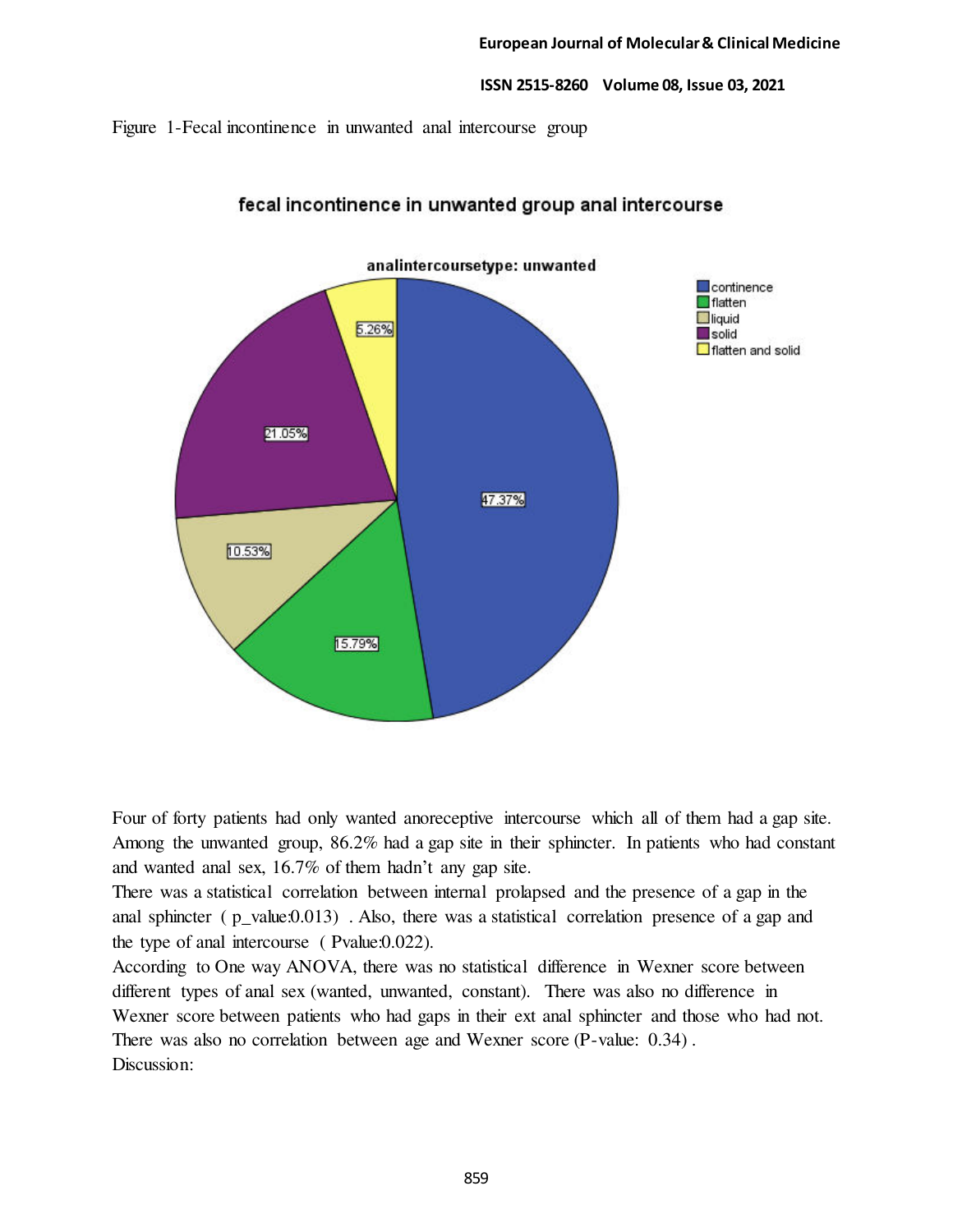In our study, only 17.5% of patients had no gap in the external sphincter and 82.5% had a gap in their anal sphincter. Although the mean Wexner score was 4.7; most(82.5% )of patients had a gap in their ext anal sphincter. The most common form of incontinency was to the liquid form of stool.

Two studies were conducted in 1993 and 1994 have been much touted as definitive proof of the dangers of anal intercourse.[8,9]

Miles, Allen\_Mersh &Wastell (1993) reported in their study a 35% incidence of incontinence among males who practice anal intercourse.[9]

Wngel.Kamm & Bartam (1995) also reported that seven of their study participants suffered internal and external anal sphincter disruption and fecal incontinence as a result of peno anal penetration.[9]

Another finding in our study was the difference of incontinency according to the type of anal intercourse which is a group of unwanted anal sex the most common form of incontinency was to the solid form of stool.

Despite findings of our study; in Chan,Rose,Mitroni &Wald ( 1997) study, the researchers found that neither increased incidence of fecal incontinence nor anal sphincter disruption in their study population ( anoreceptive homosexual males ) compared with controls (non-anoreceptove heterosexual males).[9]

By comparing existing studies on anal sex and fecal incontinence,it is apparent that there is a significant difference between unwanted anal penetration and consented intercourse as in our study there was a statistical correlation between the presence of anal sphincter disruption and the type of anal intercourse( pvalue:0.022).

In this study, despite previous studies, there was no correlation between age and Wexner score, this may be because of our population as the mean age of them were 29.18 years old.

Another point of view is that most of the incontinency scores are subjective and are in relation to the religion and culture of different societies so the prevalence of fecal incontinency may have a long span in countries all over the world.

All the patients we observed, were referred from the legal organization and this point can make a bias, because many of the women who suffer from anoreceptive intercourse(ARI) may not go to the organization for the culture in our country.

In this study, we just described the observations of degrees of sphincter disruption in women with complaints of post intercourse and the limitation of this study was that we didn't have a control group. We just evaluated the patients who had complaints, we started another study in which we choose the patients of the general population having wanted anal intercourse. The results of that study and the comparison will be presented early in future weeks.

An interesting finding is that the most common part of external sphincter disruption is in the 12 to 6 o'clock lithotomy position. we can use this point in the biofeedback treatment of fecal incontinency in these patients.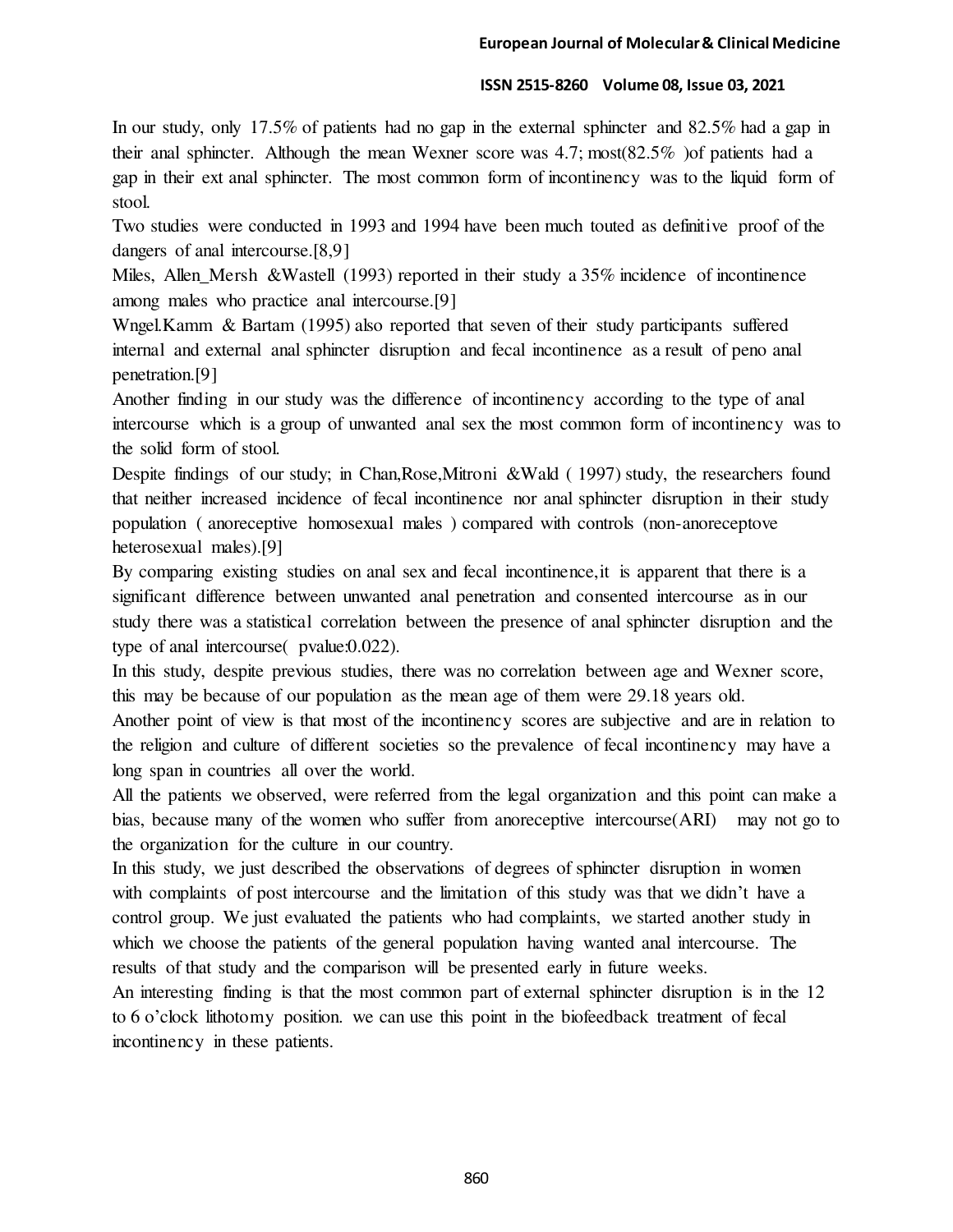## **Conclusion:**

In this study we understood the prevalence of gap is high among patients with ARI (82.6% ) and the most common form of incontinency was to the liquid form of stool, although the mean Wexner score is 4.7 in this group.

Abbreviation:

Anoreceptive intercourse(ARI) Fecal incontinence quality of life(FIQL) Inflammatory bowel disease(IBD). Cerebrovascular accident(CVA) Funding: none declared Competing interest: none declared

# **References:**

1-SATISHS.C.RAO ; Pathophysiology of Adult Fecal Incontinence ; GASTROENTEROLOGY2004;126:S14–S22

2-Peter J Lunniss MSFRCS, Marc A Gladman MRCOG MRCS, Franc H Hetzer MD ,Norman S Williams MSFRCS ,S Mark Scott PhD . Risk factors in acquired fecal incontinence ; J R Soc Med 2004;97:111–116

3- F. PENNINCKX; B. LESTAR ;R. KERREMANS. The internal anal sphincter: Mechanisms of control and its role in maintaining anal Continence. Baillikre's Clinical Gastroenterology:Vol.6,No. l ,March 1992

4[-Enck P,](http://www.ncbi.nlm.nih.gov/pubmed?term=%22Enck%20P%22%5BAuthor%5D) [Kuhlbusch R,](http://www.ncbi.nlm.nih.gov/pubmed?term=%22Kuhlbusch%20R%22%5BAuthor%5D) [Lübke H,](http://www.ncbi.nlm.nih.gov/pubmed?term=%22L%C3%BCbke%20H%22%5BAuthor%5D) [Frieling T,](http://www.ncbi.nlm.nih.gov/pubmed?term=%22Frieling%20T%22%5BAuthor%5D) [Erckenbrecht JF.](http://www.ncbi.nlm.nih.gov/pubmed?term=%22Erckenbrecht%20JF%22%5BAuthor%5D) Age and sex and anorectal manometry in incontinence. [Dis Colon Rectum.](http://www.ncbi.nlm.nih.gov/pubmed/2591277) 1989 Dec;32(12):1026-30.

5- Andreas M. Kaiser, MD FACS . Fecal Incontinence ; The text is based on the respective chapters in: A.M. Kaiser, The McGraw-Hill Manual of Colorectal Surgery, McGraw-Hill, New York, 2008.

Detailed references are available upon request

6[-Voeller B](http://www.ncbi.nlm.nih.gov/pubmed?term=Voeller%20B%5BAuthor%5D&cauthor=true&cauthor_uid=2059146) ; AIDS and heterosexual anal intercourse. [Arch Sex Behav.](http://www.ncbi.nlm.nih.gov/pubmed/2059146) 1991 Jun;20(3):233-76.

7[-Ajdukovic D,](http://www.ncbi.nlm.nih.gov/pubmed?term=Ajdukovic%20D%5BAuthor%5D&cauthor=true&cauthor_uid=23155098) [Stulhofer A,](http://www.ncbi.nlm.nih.gov/pubmed?term=Stulhofer%20A%5BAuthor%5D&cauthor=true&cauthor_uid=23155098) [Bacak V](http://www.ncbi.nlm.nih.gov/pubmed?term=Bacak%20V%5BAuthor%5D&cauthor=true&cauthor_uid=23155098) . Rising popularity of anal intercourse and sexual risk taking: findings from two national probability studies of young Croatian adults. [Int J STD AIDS.](http://www.ncbi.nlm.nih.gov/pubmed/23155098)  2012 Nov;23(11):785-91.

8- HenriDamon & AnneMarieSchott & XavierBarth ,JeanLucFaucheron& LaurentAbramowitz &et .al. Clinical characteristics and quality of life in a cohort of 621 patients with faecal incontinence ; Int J Colorectal Dis (2008)23:845–851